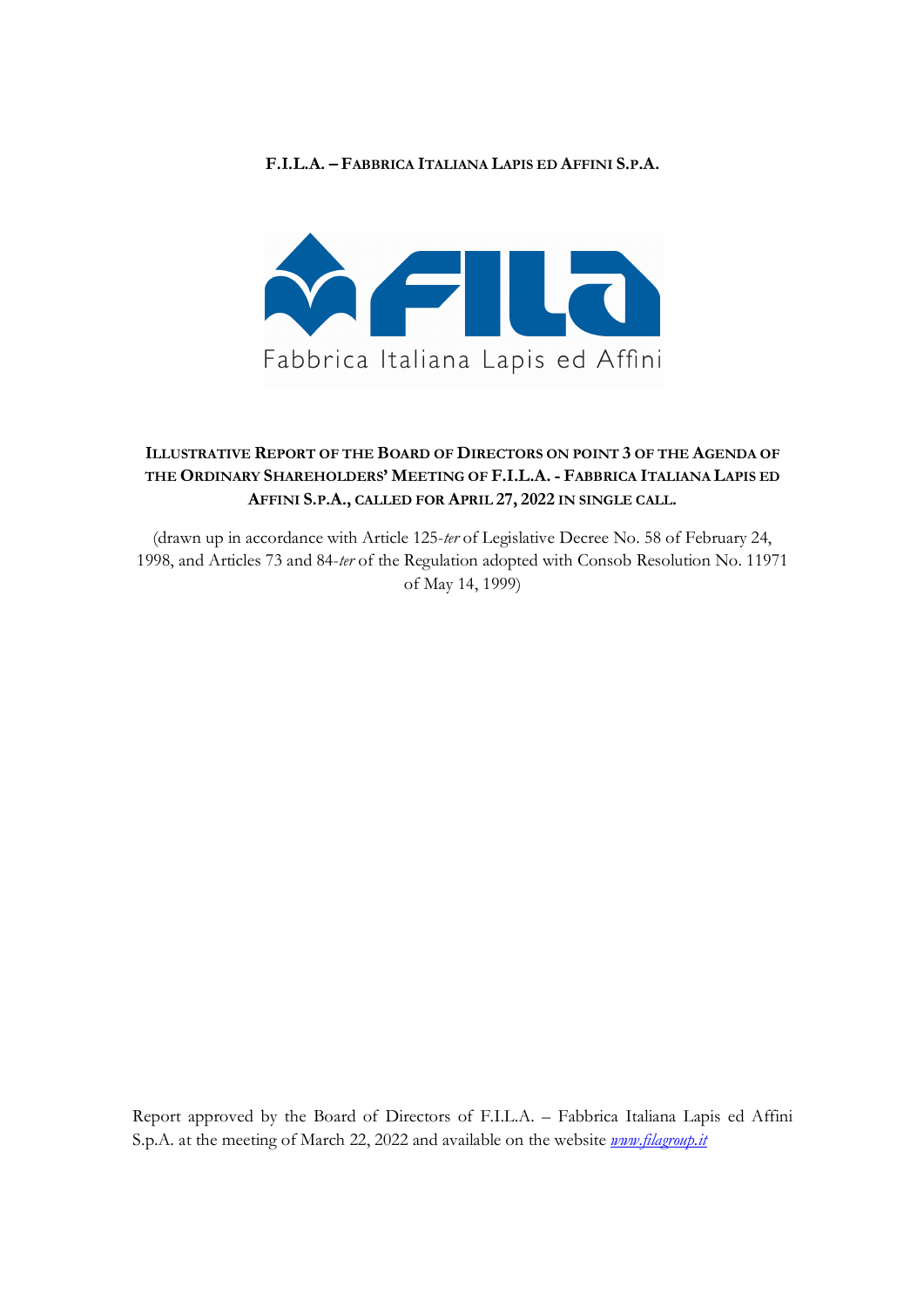**Point 3 on the Agenda of the Ordinary Shareholders' Meeting of F.I.L.A. - Fabbrica Italiana Lapis ed Affini S.p.A., called for April 27, 2021 in single call:**

**"Authorisation to purchase and dispose of treasury shares, subject to revocation of the previous authorisation granted by the Shareholders' Meeting of April 27, 2021 for any portion not executed; resolutions thereon."**

\* \* \*

Dear Shareholders,

this Report has been prepared in accordance with Article 125-*ter*, paragraph 1 of Legislative Decree No. 58 of February 24, 1998 (the "**CFA**") and Articles 73 and 84-*ter* of the Regulation adopted with Consob Resolution No. 11971 of May 14, 1999 (the "**Issuers' Regulation**") and in compliance with Annex 3A - Schedule 4 of the same Issuers' Regulation.

This report was approved by the Board of Directors of F.I.L.A. – Fabbrica Italiana Lapis ed Affini S.p.A. (the "**Company**" or "**Fila**") at the meeting of March 22, 2022 and is made available to the public, in accordance with applicable law and regulations, at the registered office, on the company website (*www.filagroup.it*) and also by the other means established by the applicable regulation.

\* \* \*

With reference to point 3 on the Agenda of the Shareholders' Meeting, the Board of Directors presents for your examination and approval the renewal of the authorisation, in accordance with Articles 2357 and 2357-*ter* of the Civil Code and 132 of the CFA, of a plan to purchase and dispose of 500,000 ordinary FILA shares, in one or more tranches, representing [0.979]% of the Company's share capital at the date of this Report, following revocation of the previous authorisation granted by the Shareholders' Meeting of April 27, 2021, for the part not executed, which, as regards the purchase of treasury shares, will expire in the coming months.

In this regard, the Shareholders' Meeting of April 27, 2021 authorised the Company (i) to purchase, on one or more occasions, a maximum number, on a rotating basis, of 500,000 ordinary Fila shares, or a differing number which represents 0.979% of the share capital for a period of 18 months from the motion date (i.e. until October 27, 2022), in addition to (ii) the undertaking of the disposal, without time limits, of treasury shares acquired and of any held in portfolio by the Company. In implementation of this authorisation, during 2021 and until today's date, the Company has purchased 51,500 Fila ordinary shares. As communicated to the market, the Board of Directors of the Company resolved on March 22, 2022 to launch a share buyback program based on the authorisation approved by the Ordinary Shareholders' Meeting of April 27, 2021 as potentially replaced and extended by a resolution of the Ordinary Shareholders' Meeting called for April 27, 2022.

This Report sets out the reasons for the authorisation request, as well as the terms and methods according to which the company intends to carry out the implementation of the above plan for the purchase and disposal of treasury shares, which are in line with the authorisation granted by the Shareholders' Meeting on April 27, 2021.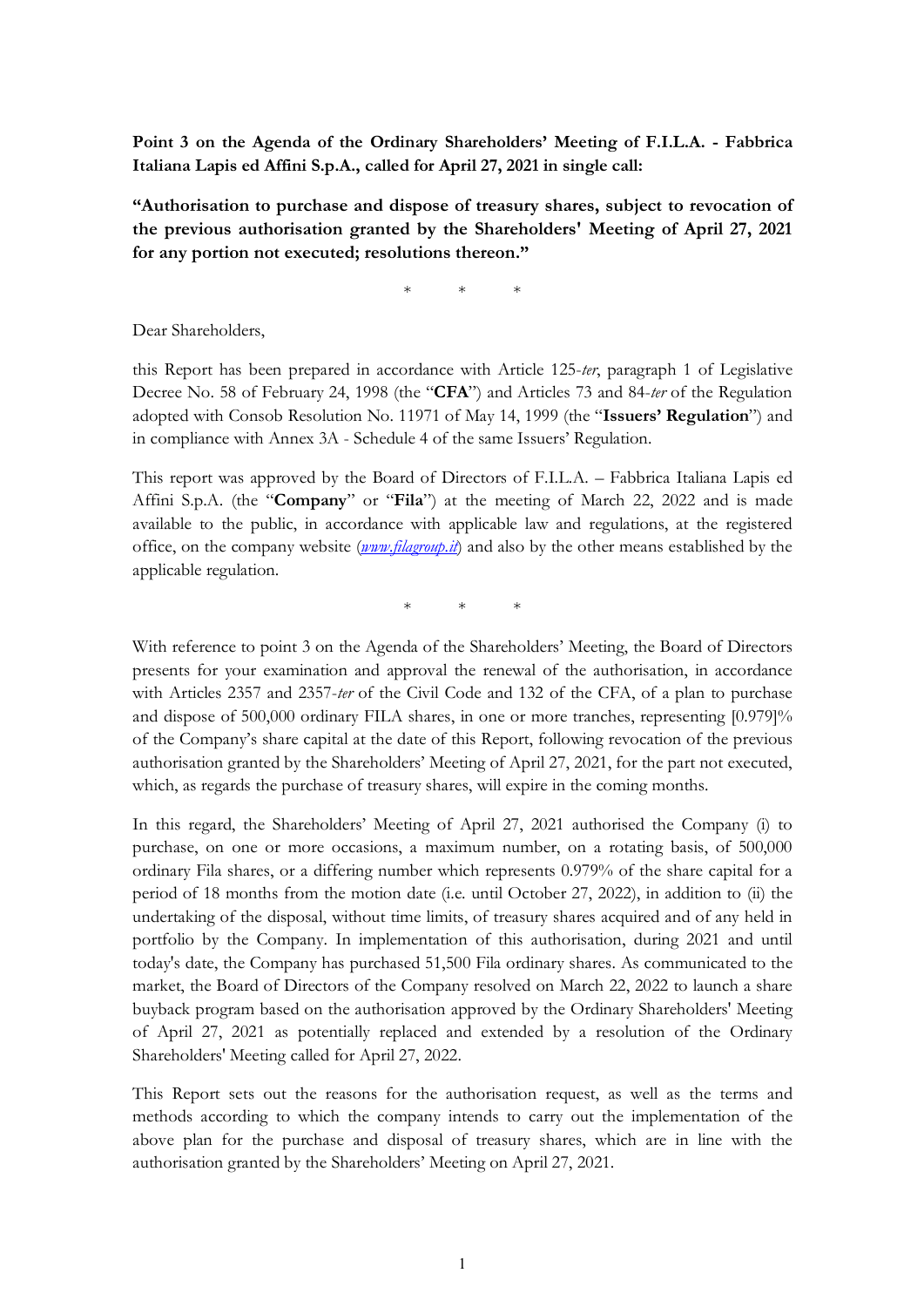### **1. Reasons for the requested authorisation to purchase and disposal of treasury shares**

The authorisation to purchase and disposal of treasury shares (the subject of the Report) is requested, in general, to tap into any market opportunities which may arise in the future, and in particular to permit the Company to undertake the following transactions:

- a) to intervene, in compliance with the applicable provisions, laws and regulations, also through intermediaries, in support of the Fila share's liquidity;
- b) to set up a reserve of securities to be utilised, in line with the Company's strategic objectives, as corporate transactions, including exchange, transfer and swap transactions or in service of share capital transactions or other company transactions (such as, joint ventures or combinations) and/or financial transactions of an extraordinary nature in line with the interests of the company, in relation to which procedures for the exchange or sale, in any form, of shareholdings becomes necessary or beneficial;
- c) to allocate treasury shares in service of bond loans or other debt instruments convertible into Company shares;
- d) to allocate treasury shares in service of any incentive plans, for consideration or for free, for the Directors and/or employees and/or collaborators of the Company or companies belonging to the Group;
- e) to execute other corporate transactions on share capital (including any reductions of the share capital through the cancellation of treasury shares, subject to the applicable legal requirements);
- f) to offer shareholders an additional tool to monetise their investment;

The authorisation requested would permit the Board of Directors to carry out repeated and subsequent purchase and sales operations (or other acts of disposal) of treasury shares on a revolving basis, also for fractions of the maximum authorised quantity, so that the total number of shares held by the Company does not at any time exceed the legal limit of 20% of share capital, and subject to the limits set by the authorisation which must be approved by the Shareholders' Meeting.

The Board of Directors also considers it necessary for the Company to undertake any acts of disposal of treasury shares purchased to enable the maximisation of the value that may be derived from market performance and, therefore, also to undertake trading activities, provided that these are in compliance with the law concerning market abuse.

## **2. Maximum number, category and nominal value of the shares to which the authorisation refers.**

The Company's share capital amounts to Euro 46,985,772.68 and is divided into 51,058,297 shares, of which 42,976,441 ordinary shares and 8,081,856 special class B shares ("B Shares"),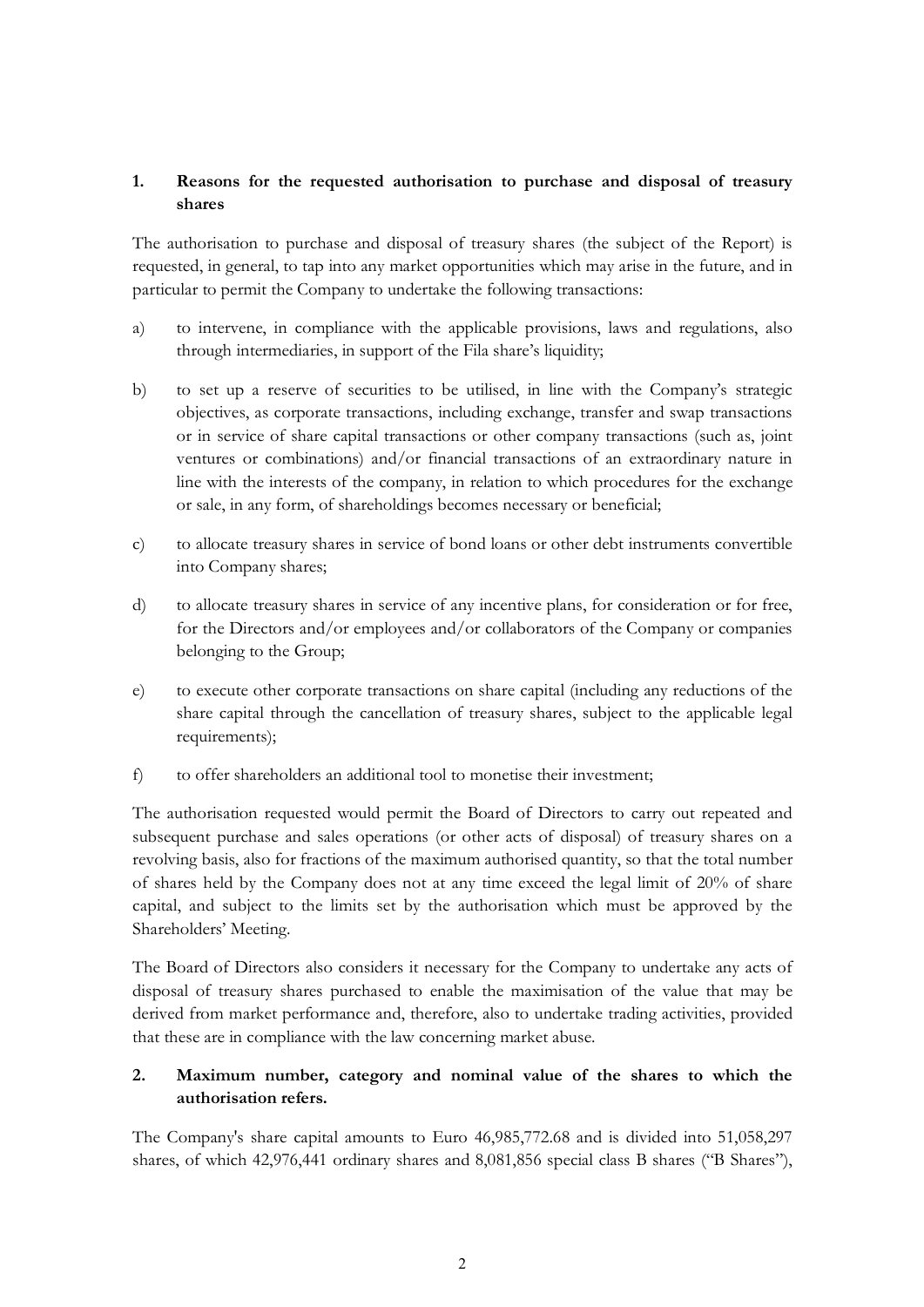all without nominal value. The authorisation requested, as indicated in this Report, exclusively covers ordinary shares of the Company.

The Board of Directors requests authorisation to purchase a number of ordinary shares such that the Company is never to hold a number of treasury shares exceeding 500,000 units, or the different number overall representing no more than the maximum limit of 0.979% of share capital in the case of the approval and execution of increases and/or reductions in share capital during the duration period of the authorisation indicated in paragraph 4 below.

## **3. Information for a comprehensive evaluation of compliance with the provisions of Article 2357, paragraph 1 and 3 of the Civil Code**

The maximum number of shares to which the authorisation under discussion refers is 500,000 ordinary shares, representing 0.979% of the Company's share capital. Therefore, authorisation to purchase the treasury shares under this proposal complies with the provisions of Article 2357, paragraph 3 of the Civil Code, according to which, it should be noted, under no circumstances can the nominal value of purchased shares exceed 20% of the Company's share capital. This limit refers to all treasury shares which the Company has in portfolio, as well as the company shares owned by its subsidiaries. At the date of this Report: (i) the Company holds 51,500 treasury shares (representing 0.101% of the Company's share capital), and (ii) no subsidiary of Fila holds shares in the Company.

In accordance with Article 2357, paragraph 1 of the Civil Code, the purchase of treasury shares must be within the limits of the distributable profits and available reserves from the latest duly approved financial statements. We note that available reserves in the 2020 financial statements, therefore, amount to approximately Euro 204,599 thousand.

The Board of Directors is required to verify compliance with the conditions set out by Article 2357, paragraphs 1 and 3 of the Civil Code to purchase treasury shares prior to carrying out each authorised purchase. In particular, the Board of Directors will verify the balance of available reserves immediately after the approval by the Shareholders' Meeting of the financial statements for the year ended December 31, 2021.

On the purchase of shares or on their disposal, exchange, transfer or devaluation, the appropriate adjustments must be carried out in the accounts, in compliance with applicable legal provisions and accounting standards. In the case of disposal, exchange, transfer or devaluation, the amount can be reutilised for further purchases, until the expiry of the authorisation period of the shareholders' meeting, subject to the amount and expenditure limits, and the conditions established by the Shareholders' Meeting.

### **4. Duration of the requested authorisation**

The authorisation to purchase treasury shares is requested for the maximum permitted duration under Article 2357, paragraph 2, of the Civil Code and therefore for a period of 18 (eighteen) months from the date of any approval of this proposal by the Shareholders' Meeting. During this period, the Company can carry out the transactions on treasury shares, provided for herein, in one or more tranches.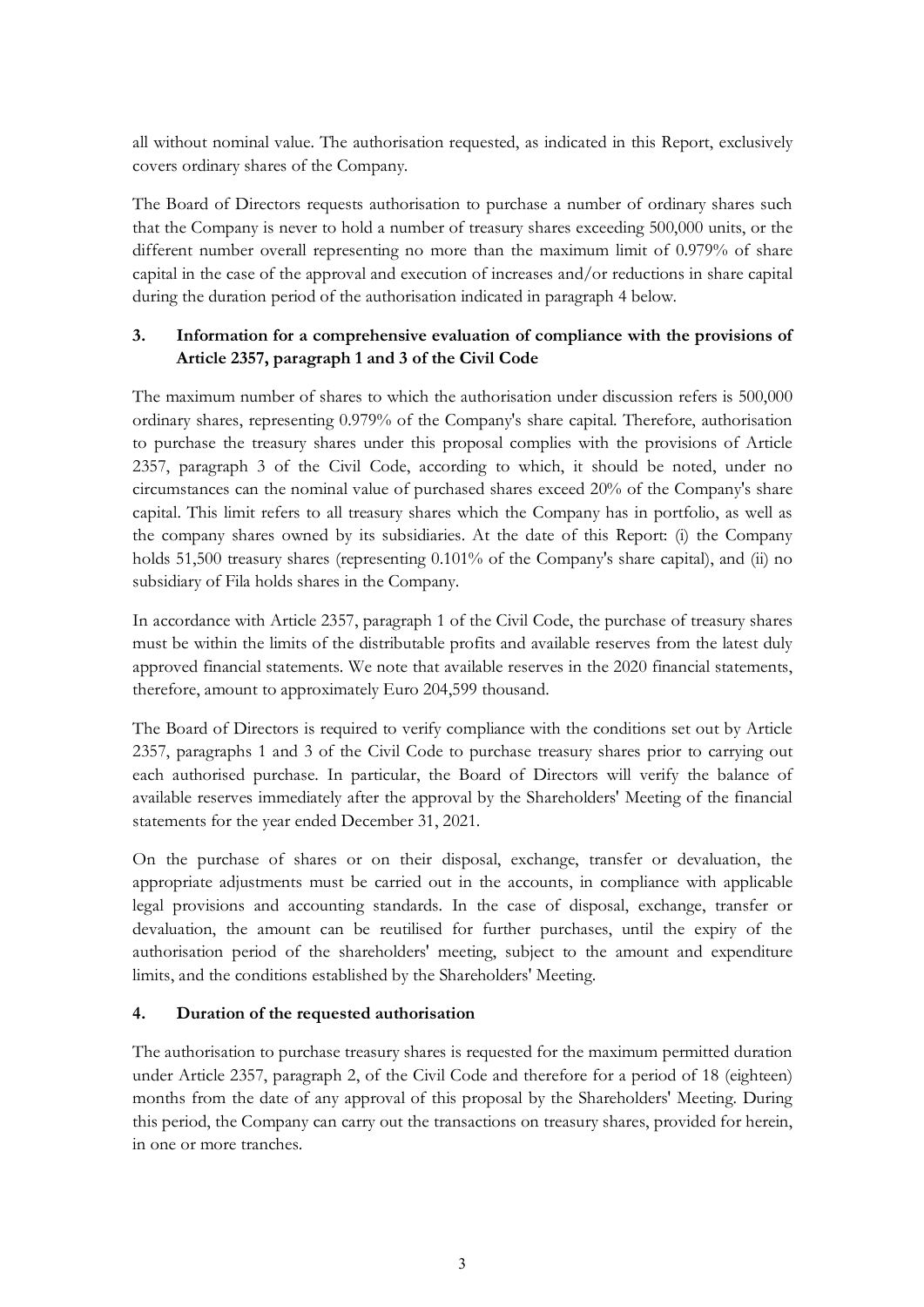The authorisation to sell, dispose and/or utilise treasury shares which will be purchased is requested without time limit, in consideration of the absence of legal constraints in this regard and the opportunity to be given maximum flexibility, also in terms of the timeframe, for their possible disposal.

### **5. MINIMUM AND MAXIMUM PURCHASE PRICE**

The Board of Directors proposes that the unitary price for the purchase of the shares is established on a case by case basis for each transaction, subject to the consideration that such may not be higher or lower than 10% the recorded price of the Fila share for the trading session preceding each purchase transaction.

As regards the price for the disposal of purchased treasury shares, the Board of Directors proposes that the Shareholders' Meeting decides only on the minimum price, and to grant the Board the power to determine, on a case by case basis, any additional condition, method and terms of the act of disposal.

This minimum price may not be lower than 10% of the recorded price of the share for the trading session preceding each sales transaction. This price limit shall not, however, be applied: *(i)* in the case of executing transactions in relation to which it is beneficial to exchange or sell shareholdings also to be carried out through a swap or transfer or during share capital operations involving the assignment or disposal of treasury shares (such as, by way of example, mergers, spin-offs, issue of convertible bonds or warrants served by treasury shares); (ii) in the case of sale or assignment, including free assignment, in favour of Directors, employees and/or collaborators of the Company and/or its subsidiaries to implement incentive plans.

## **6. Manner by which the purchases and acts of disposal will be made**

In consideration of the various goals pursuable through treasury share transactions, the Board proposes that authorisation is granted for purchases to be made according to any means permitted by the pro-tempore applicable legislation and regulations, to be identified on a case by case basis at the Board's discretion and, therefore:

- (i) through a public purchase or exchange offer;
- (ii) with purchases to be carried out on regulated markets according to the procedures established by Borsa Italiana S.p.A., which do not allow the direct subscription of a purchase trading proposal with a corresponding predetermined sales proposal.
- (iii) through the purchase and sale of derivative instruments traded in regulated markets or multilateral trading facilities which involve the physical transfer of underlying shares at the conditions established by Article 144-*bis*, letter c) of the Issuers' Regulation;
- (iv) through the proportional assignment of call options to shareholders;
- (v) in the performance of systematic internalisation according to non-discriminatory methods and involving the automatic and non-discretionary execution of transactions based on preset parameters;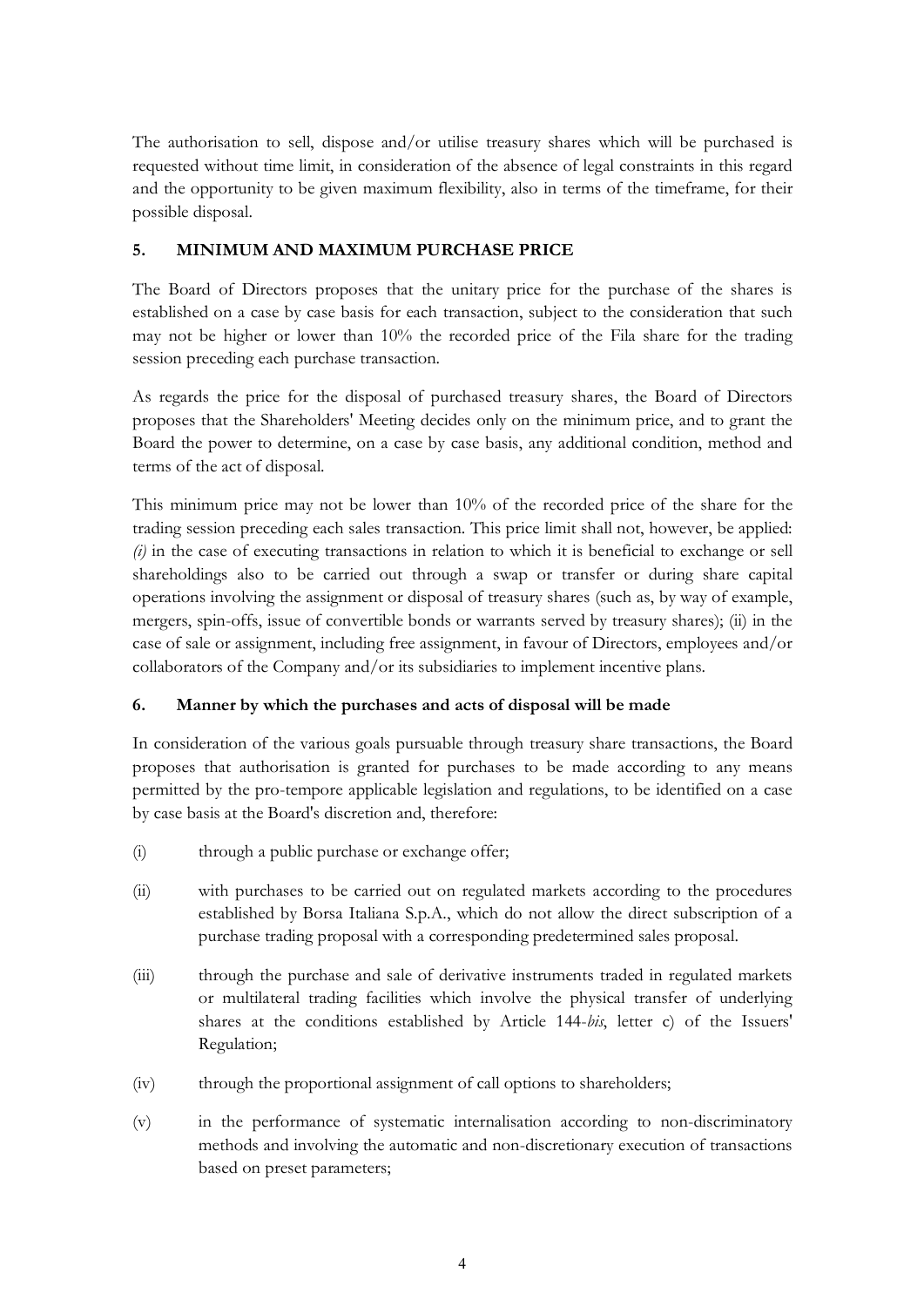- (vi) according to the means established by market practices permitted by Consob as per Article 13 of Regulation (EU) No. 596/2014;
- (vii) at the conditions indicated by Article 5 of Regulation (EC) No. 596/2014.

With regard to disposal transactions, the Board of Directors proposes that the authorisation permits the adoption of any means considered appropriate to serve the purposes pursued, including sale outside of the regulated market. The Board of Directors is also requesting authorisation to carry out subsequent purchase and sale transactions for trading activities.

Finally, in accordance with the exemption indicated in Article 132, paragraph 3 of the CFA, the above operating procedures do not apply in the case of a purchase of treasury shares owned by employees of the Company, its subsidiaries or parent companies and are assigned or subscribed in accordance with Articles 2349 and 2441, paragraph 8 of the Civil Code, or stemming from remuneration plans approved pursuant to Article 114-*bis* of the CFA.

# **7. Further information, where the purchase operation is instrumental for the reduction of the share capital through the cancellation of treasury shares acquired**

The purchase of treasury shares is not intended to reduce the company's share capital, without prejudice to the Company's right, where a reduction in share capital is approved by the Shareholders' Meeting on a future date, to execute such a reduction by cancelling treasury shares in portfolio.

\* \* \*

Dear Shareholders,

In consideration of that outlined above, we invite you to adopt the following motions:

*"The Ordinary Shareholders' Meeting* of *F.I.L.A. - Fabbrica Italiana Lapis ed Affini S.p.A.*

- *having examined the Board of Directors' Report, prepared in accordance with Article 125-*ter *of Legislative Decree No. 58 of February 24, 1998 (the "CFA") and Article 73 of the Consob Issuers' Regulation and in conformity with Annex 3A, Schedule No. 4, of the same Regulation;*
- *noting the opportunity to authorise the purchase and disposal of treasury shares for the purposes and in accordance with the procedures indicated in the Report of the Board of Directors.*
- *having considered the provisions of Articles 2357 and 2357-*ter *of the Civil Code and Article 132 of the CFA;*

### **resolves**

*1. to revoke, from the date of the current Shareholders' Meeting motion, the motion, for the part not yet executed, on the authorisation for the purchase and disposal of treasury shares passed at the Shareholders' Meeting of April 27, 2021;*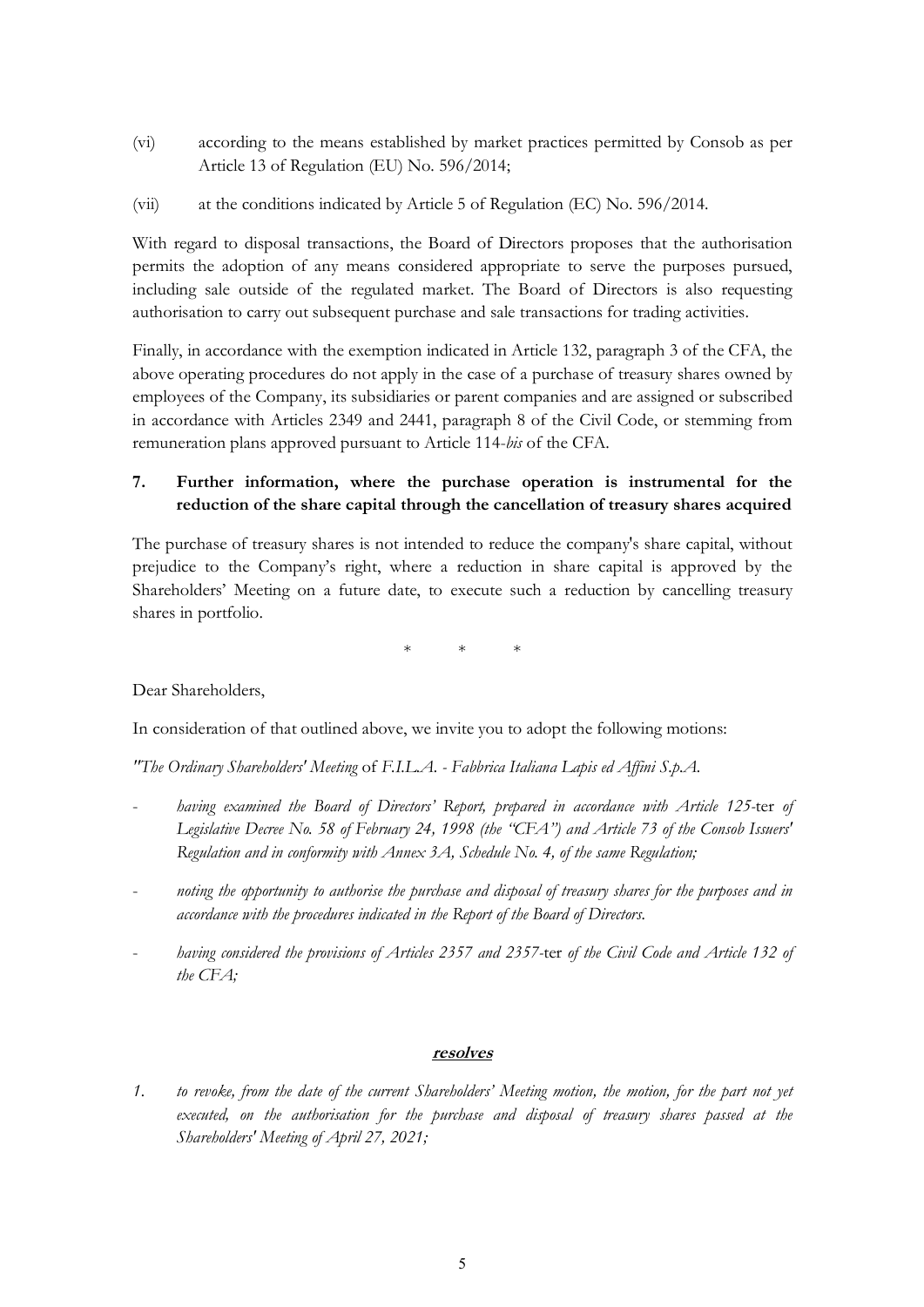- *2. to authorise, in accordance with Article 2357 of the Civil Code, for a period of 18 (eighteen) months effective from the date of this Shareholders' Meeting motion, the acquisition, on one or more occasions and at any moment, of a maximum number, also on a rotating basis (maximum number of treasury shares held at any one time in portfolio) of 500,000 ordinary shares or a different number of shares which will represent 0.979% of the share capital resulting from increases and/or reductions in capital during the period of the authorisation, also taking into account the shares which may be held by the Company and which may be held at any time by subsidiary companies and, in any case, in accordance with the limits required by law, for the purposes pursuant to the report of the Board of Directors and in accordance with the following terms and conditions:*
	- *a. the purchase may be carried out according to one of the methods envisaged by the combined provision in Article 132 of the CFA and Article 144-*bis *of the Consob Issuers' Regulation, taking into account the specific exemption provided by paragraph 3 of Article 132 of the CFA and, in any case, with any other means permitted by applicable legal and regulatory provisions;*
	- *b. the unitary share purchase price may not be higher or lower than 10% of the official price recorded for the trading session preceding each purchase transaction;*
- *3. pursuant to Article 2357*-ter *of the Civil Code, to authorise acts of disposals, on one or more occasions, of the treasury shares acquired and those held in the Company's portfolio, in accordance with applicable legal and regulatory provisions, for the purposes pursuant to the Report of the Board of Directors and in accordance with the following terms and conditions:* 
	- *a. the shares may be disposed of or transferred at any time without time limit;*
	- *b. disposal transactions may also be undertaken before the purchases have been fully completed and may take place on one or more occasions in the manner considered to be most beneficial to the Company, establishing that disposal may occur: (i) through the disposal of ownership of treasury shares, or through the transfer of any real and/or personal rights relating to them (ii) through sale on the market, including through trading activities, or outside the regulated market, (iii) through disposal or assignment, including free assignment, in favour of directors, employees and/or collaborators of the company and/or its subsidiaries, in implementation of incentive plans, (iv) through another act of disposal, as part of transactions in relation to which it is considered beneficial to swap or sell shareholdings, including through exchange or transfer, (v) during share capital transactions involving the assignment or disposal of treasury shares (such as, by way of example, mergers, spin-offs, issue of convertible bonds or warrants served by treasury shares), or in the case of distribution of dividends, or, finally (vi) under any other form of disposal permitted by applicable law, granting the Board of Directors the power to establish, on a case by case basis in compliance with legal and regulatory provisions, and with the methods and conditions that are considered most beneficial;*
	- *c. the unitary price for the sale of the shares may not be lower than 10% in respect of the official price recorded in the trading session preceding each sale transaction. However, this price limit does not apply in cases of disposal or assignment, including free assignment, in favour of Directors, employees and/or collaborators of the Company and/or its subsidiaries in implementation of incentive plans, as well as in cases involving the execution of transactions in relation to which it is considered beneficial to swap or sell shareholdings, including through exchange or transfer, or during share capital transactions involving the assignment or disposal of treasury shares*